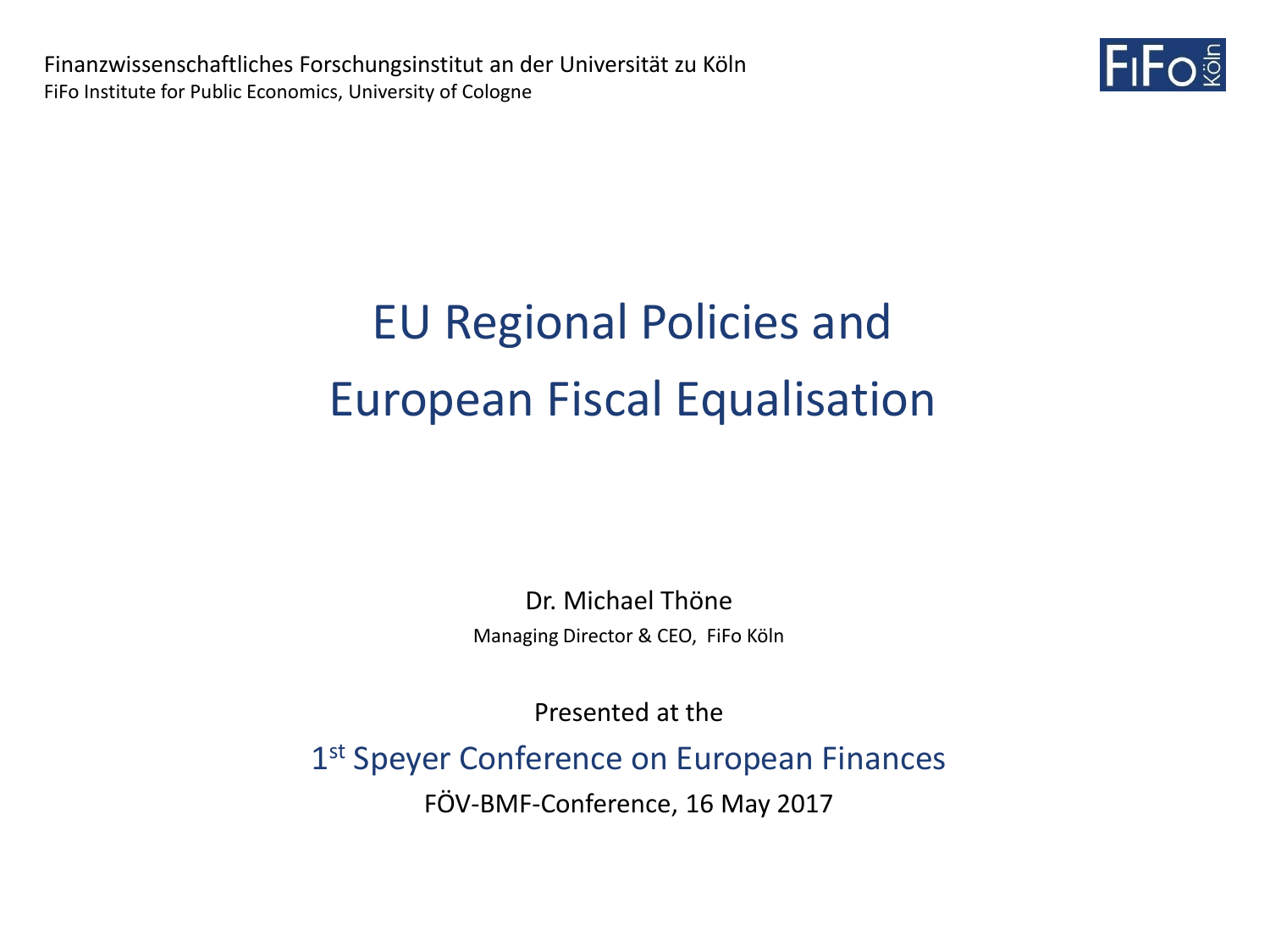

# **I. FISCAL EQUALISATION IN EUROPE?**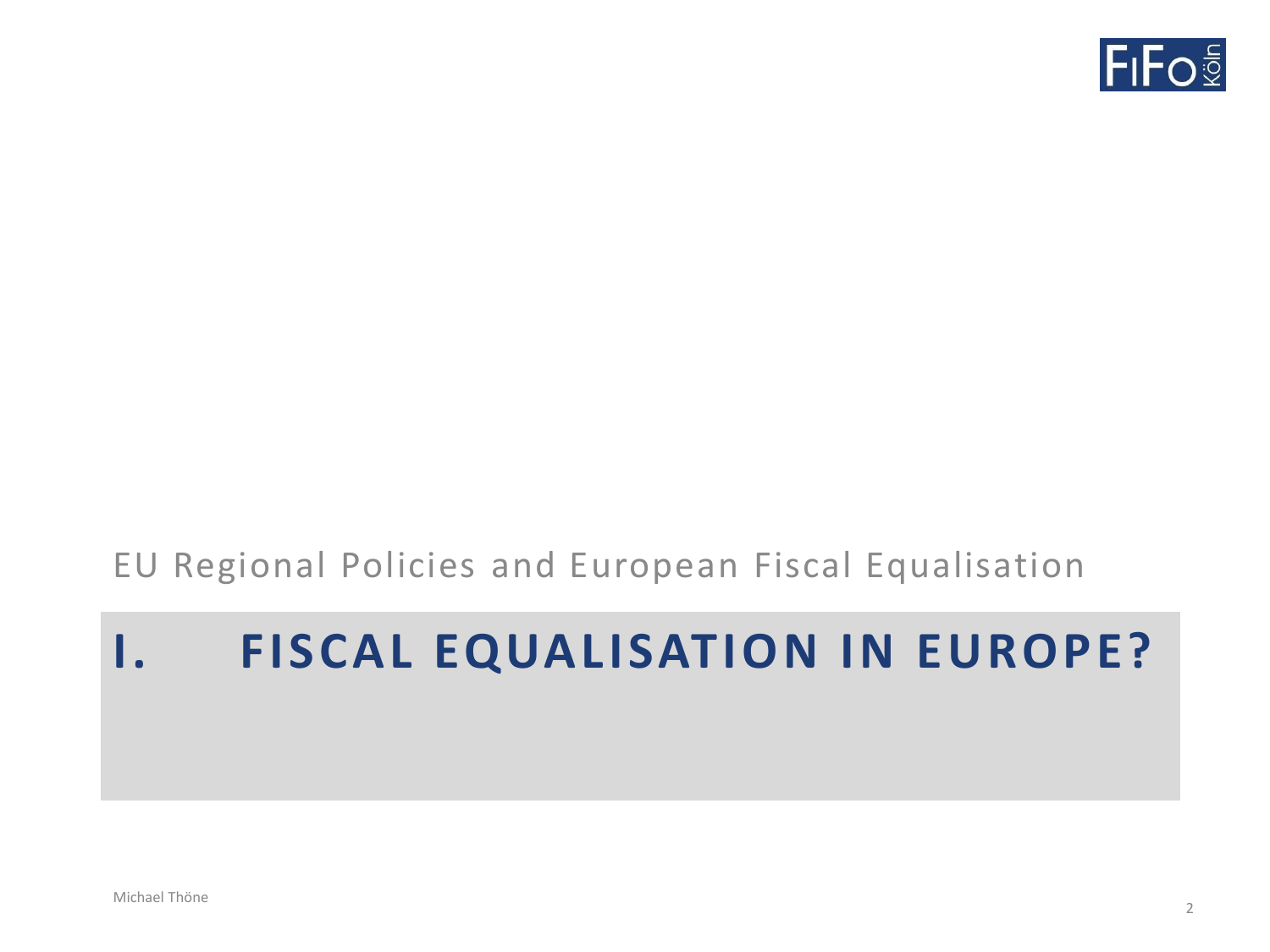#### **Motivation**





- Do the Own Resources need reform in face of dominant "Juste retour"-thinking?
- Fiscal Union: Does it necessitate more European fiscal equalisation – the "Europäisc*hen Länderfinanzausgleich*"?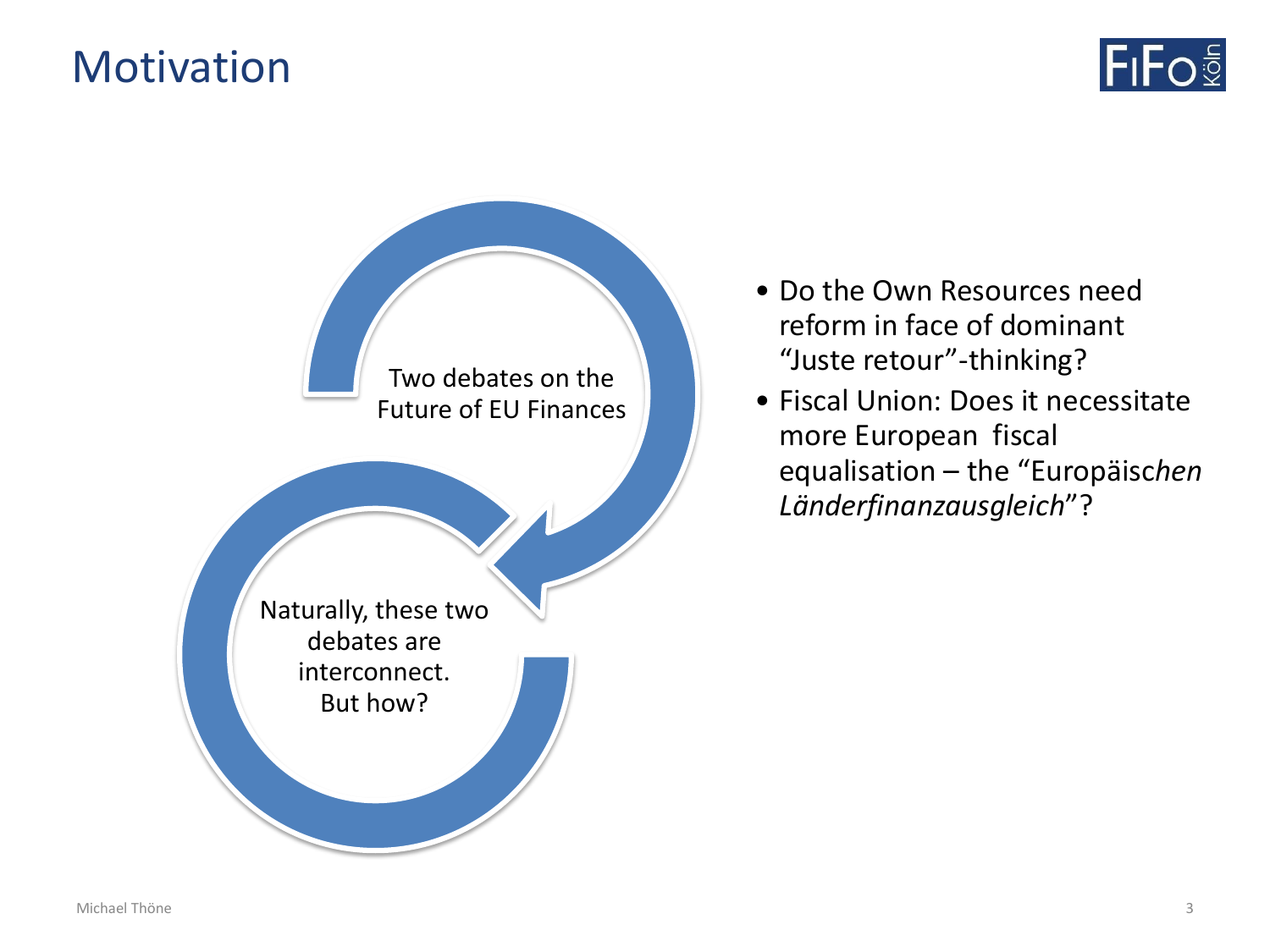#### Current EU fiscal equalisation debate



- **Economic and fiscal crisis** lead inter alia to calls for a **EU Fiscal Union**.
- **Dominant question here**:
	- Can a **fiscal equalisation** mechanism, e.g. a **common unemployment insurance**, help to **stabilise** in the face of **macroeconomic shocks**?
- **Answers**:
	- 1. Yes. To a some degree and when faced with asymmetric shocks.  $1$
	- 2. But: A common EU unemployment scheme might weaken incentives and increase moral-hazard among Member States.<sup>2</sup>
	- 3. Already, the Own Resources-system stabilises in case of asymmetric macro-shocks.<sup>3</sup>
- **My topic** today:
	- Stabilisation? Okay, we see the point.
	- But mainly, **fiscal equalisation is about redistribution**.
- 1. See e.g.: *Bargain, O.* et al. (2013), Fiscal union in Europe? Redistributive and stabilizing effects of a European tax-benefit system and fiscal equalization mechanism, Economic Policy 28 (75): 375-422.
- 2. See: *Wissenschaftlicher Beirat beim Bundesministerium der Finanzen* (2016), Zwischen Fiskalunion und fiskalpolitischer Eigenverantwortung: Zum Vorschlag einer europäischen Arbeitslosenversicherung, Berlin.
- *3. Büttner, T.* (2016), EU Funding System and Smoothing of Member States' Revenues. In: T. Büttner and M. Thöne (eds.), The Future of EU-Finances, Beiträge zur Finanzwissenschaft 34, ISBN 978-3-16-154656-3, Mohr Siebeck, Tübingen.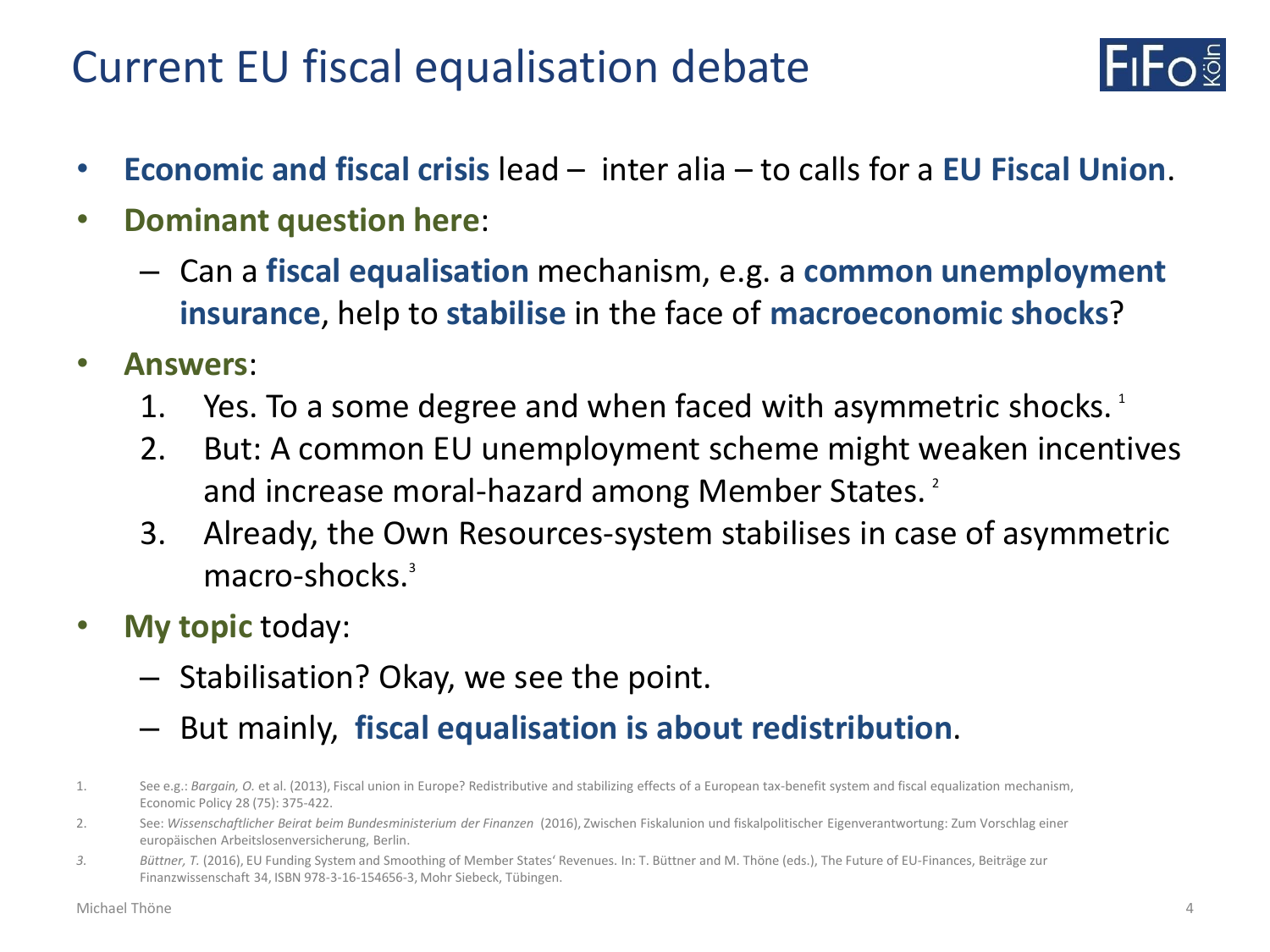#### Redistribution within EU is not unpopular



QB9 Which two of the following would you consider to be most helpful if anything, for the future of Europe? (MAX. 2 ANSWERS) (% - THE MOST MENTIONED ANSWER BY COUNTRY)



11.5.2017 WELT N24

Michael Thöne 5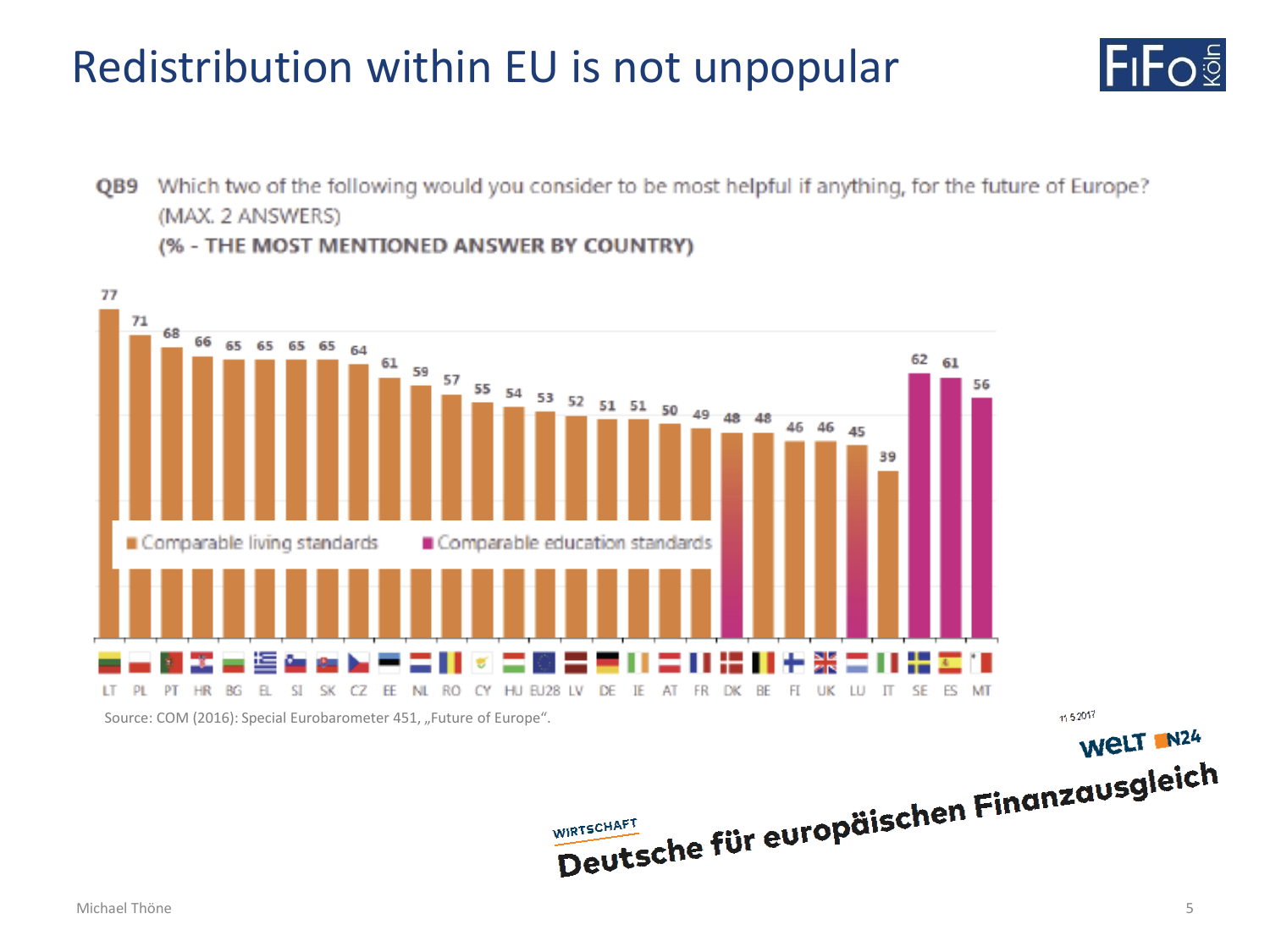#### My question in this talk



- **How much 'classic' fiscal equalisation is already hidden in the current structure of revenues and spending of the EU?**
- I focus on **gross national income (GNI)** per inhabitant, the most likely variable on which a fiscal equalisation system in the EU would be based – at least partly, maybe even fully.

• *The following calculations and simple regressions only serve to formulate hypotheses. I do not claim to present anything other than an empirical first shot.*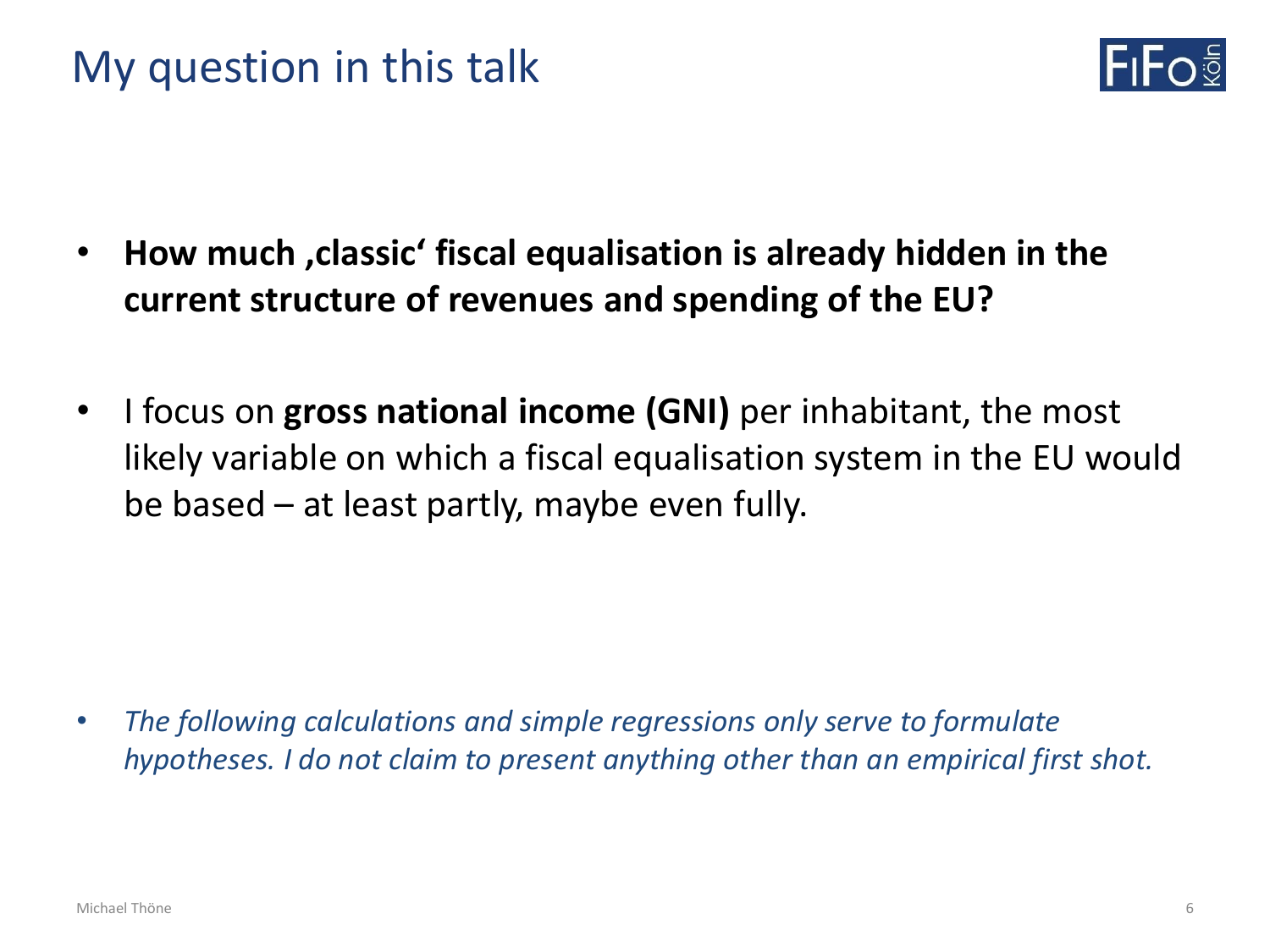

### **II. REVENUE SIDE**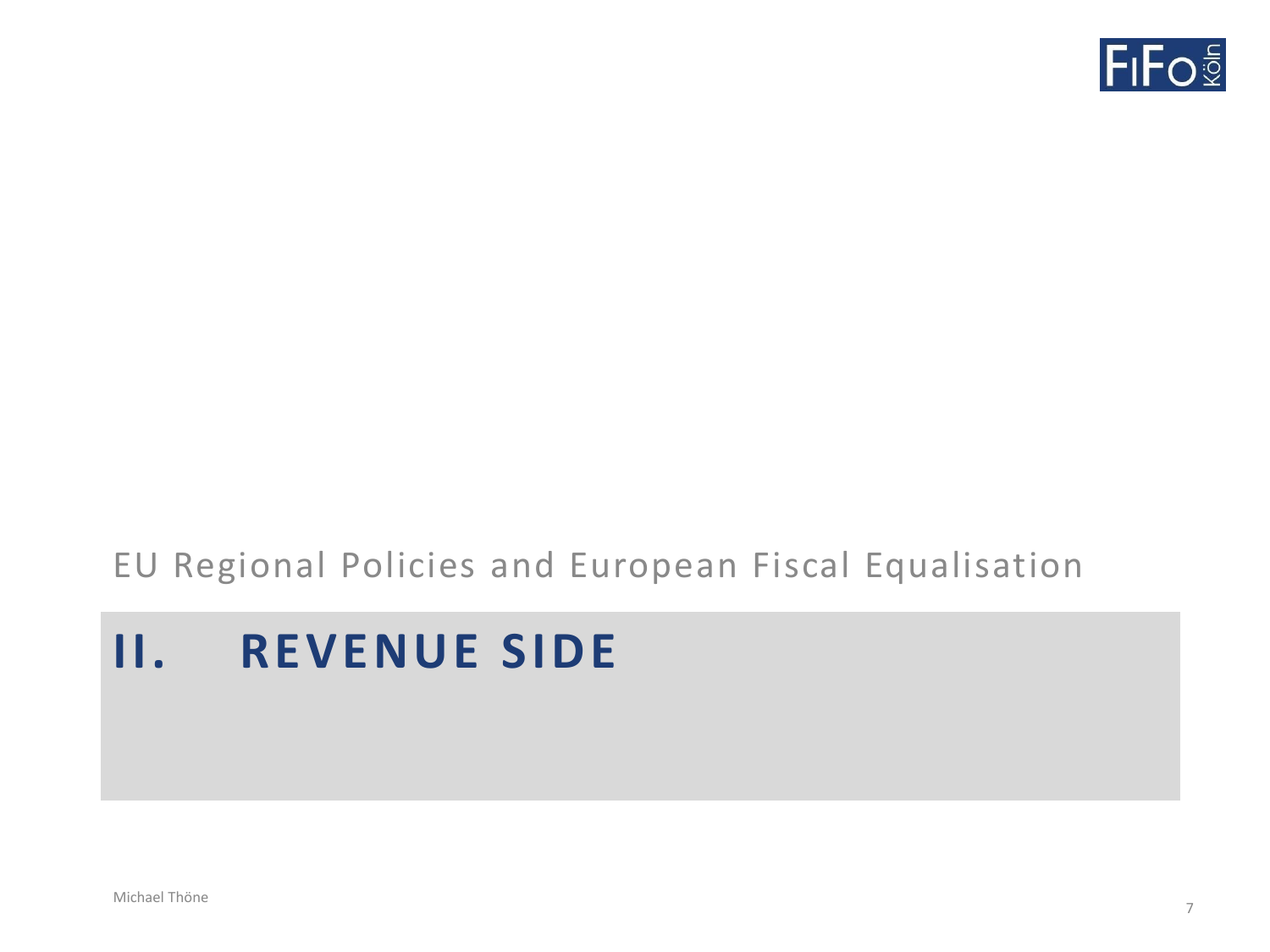#### Composition of EU Revenue (2015)





Source: Own Calculations; based on COM-Data.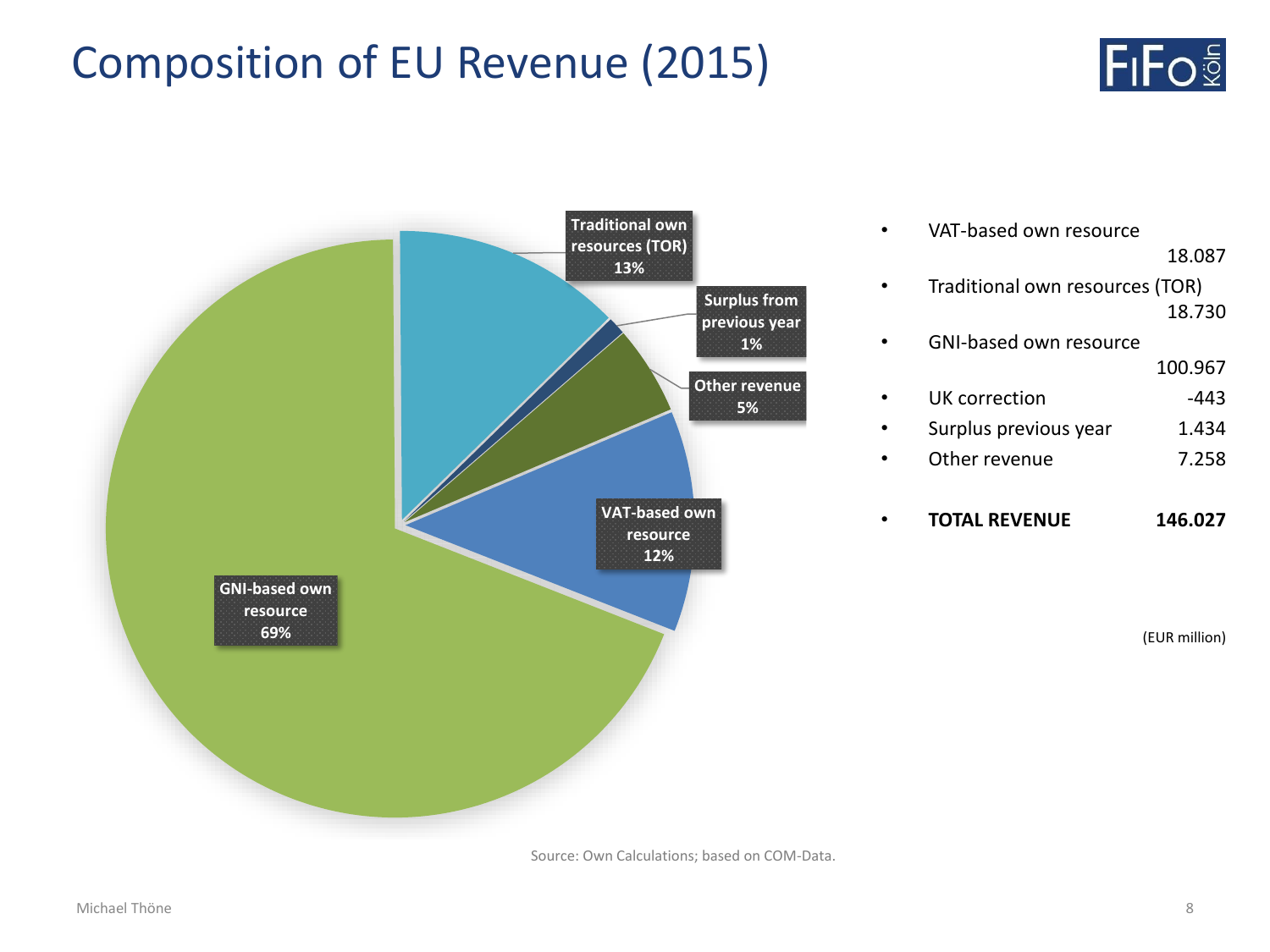#### Correlation: GNI-based OR and GNI (2015)





- GNI-based OR and GNI are closely correlated.
- $R^2 = 98,7\%$  (2015)
- Unsurprisingly.

Source: Own Calculations; based on COM-Data.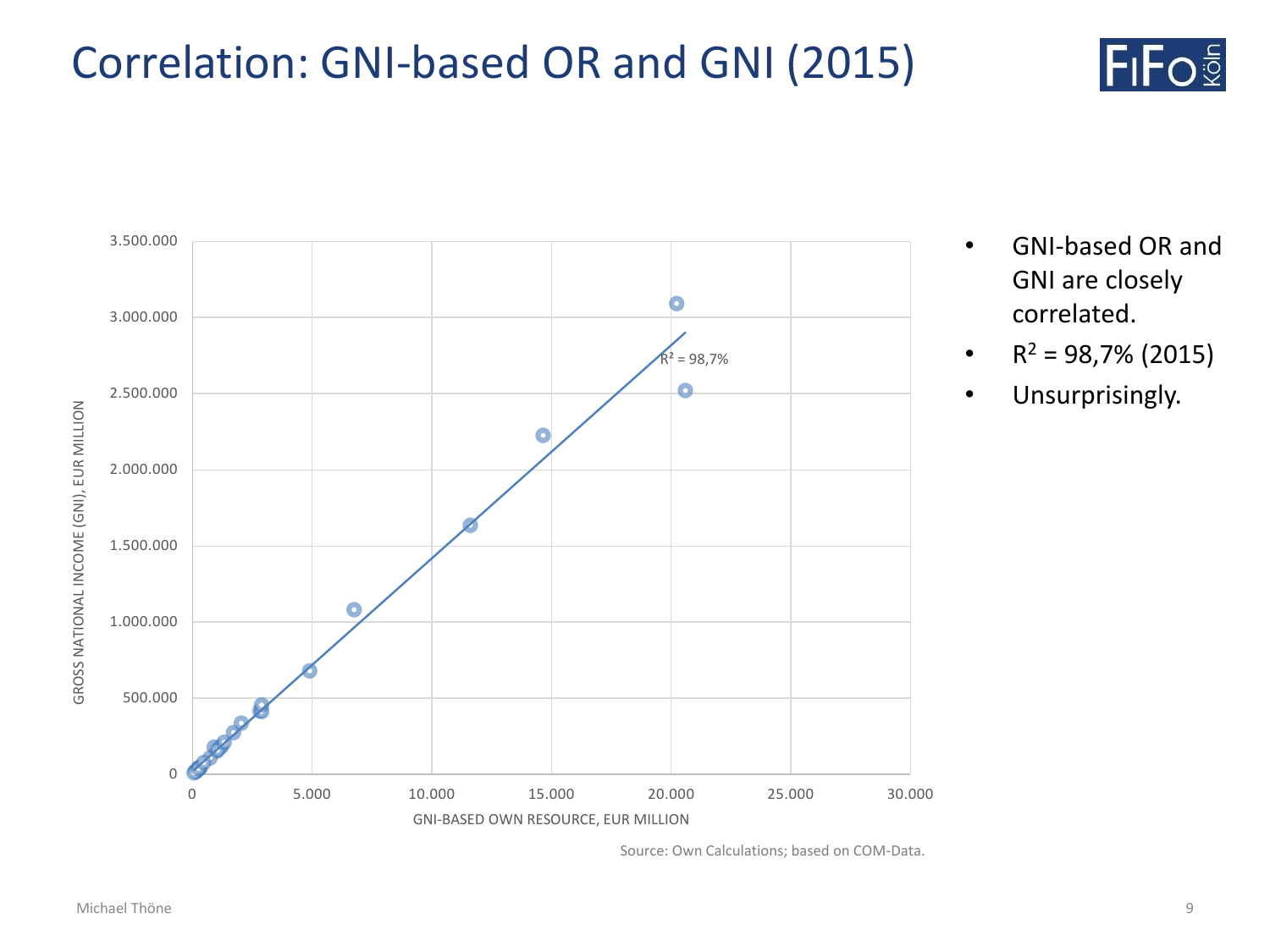#### Correlation: Total OR and GNI (2015)





- Fun fact:
- Total OR and GNI are correlated *even closer* than GNIbased OR and GNI*.*
- $R^2 = 99,4%$
- Surprisingly (but only true in 2015).
- Financing of EU: Almost immaculate **proportional financing rate**
- Based on a straightforward (& simple) **ability-topay principle**

Source: Own Calculations; based on COM-Data.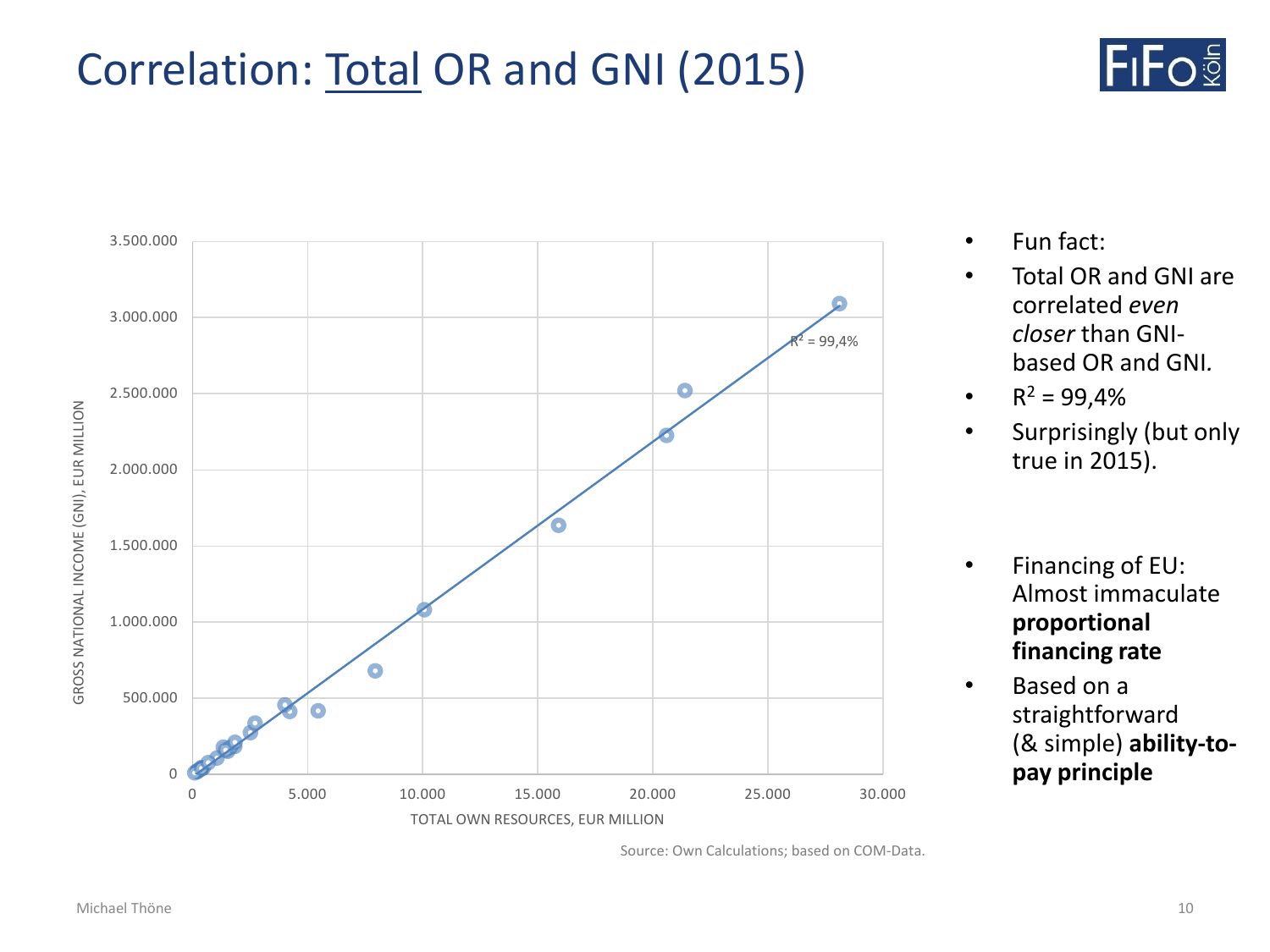

## **III. EXPENDITURE SIDE**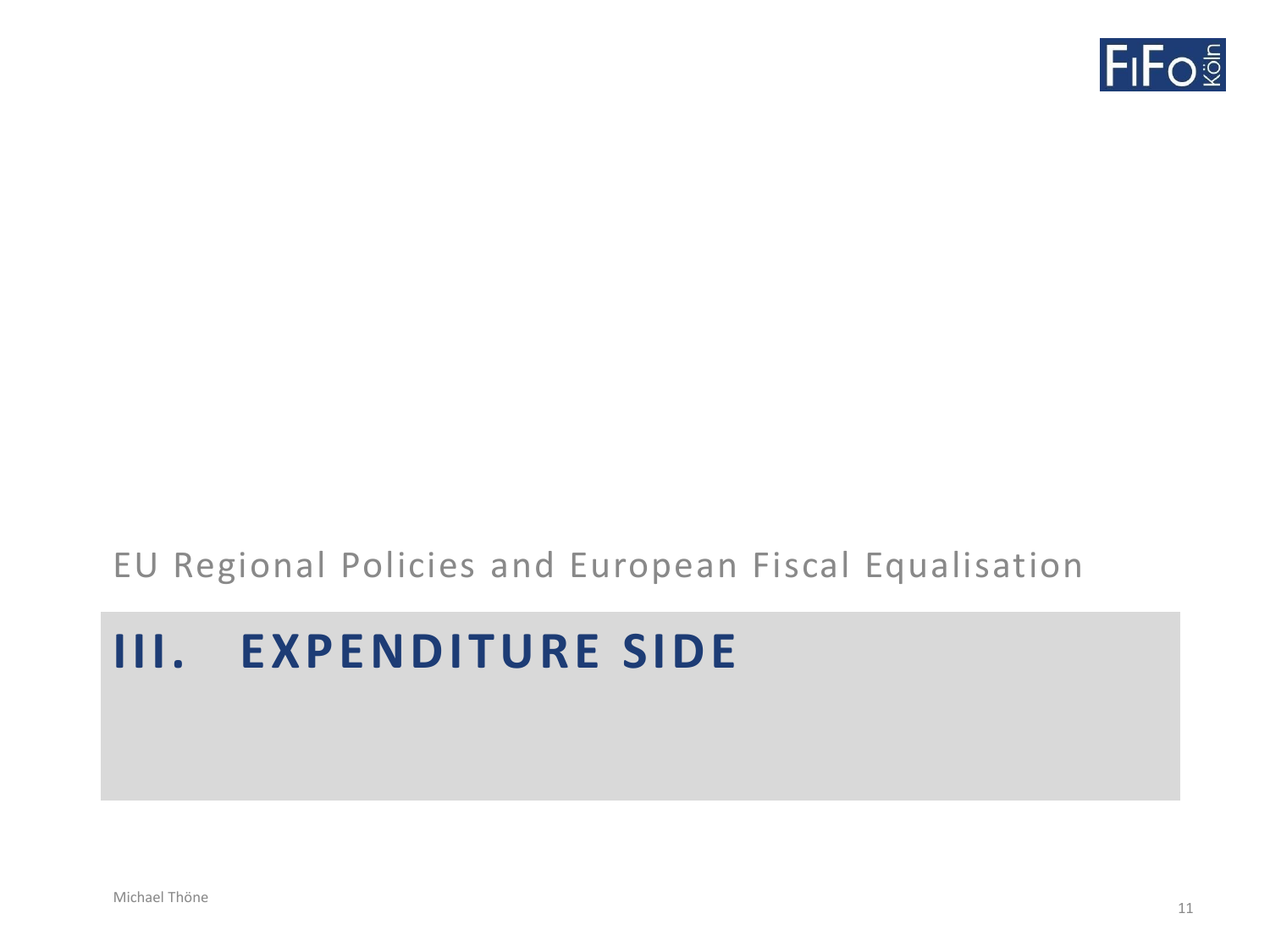#### Composition of EU Expenditures (2015)





Source: Own Calculations; based on COM-Data.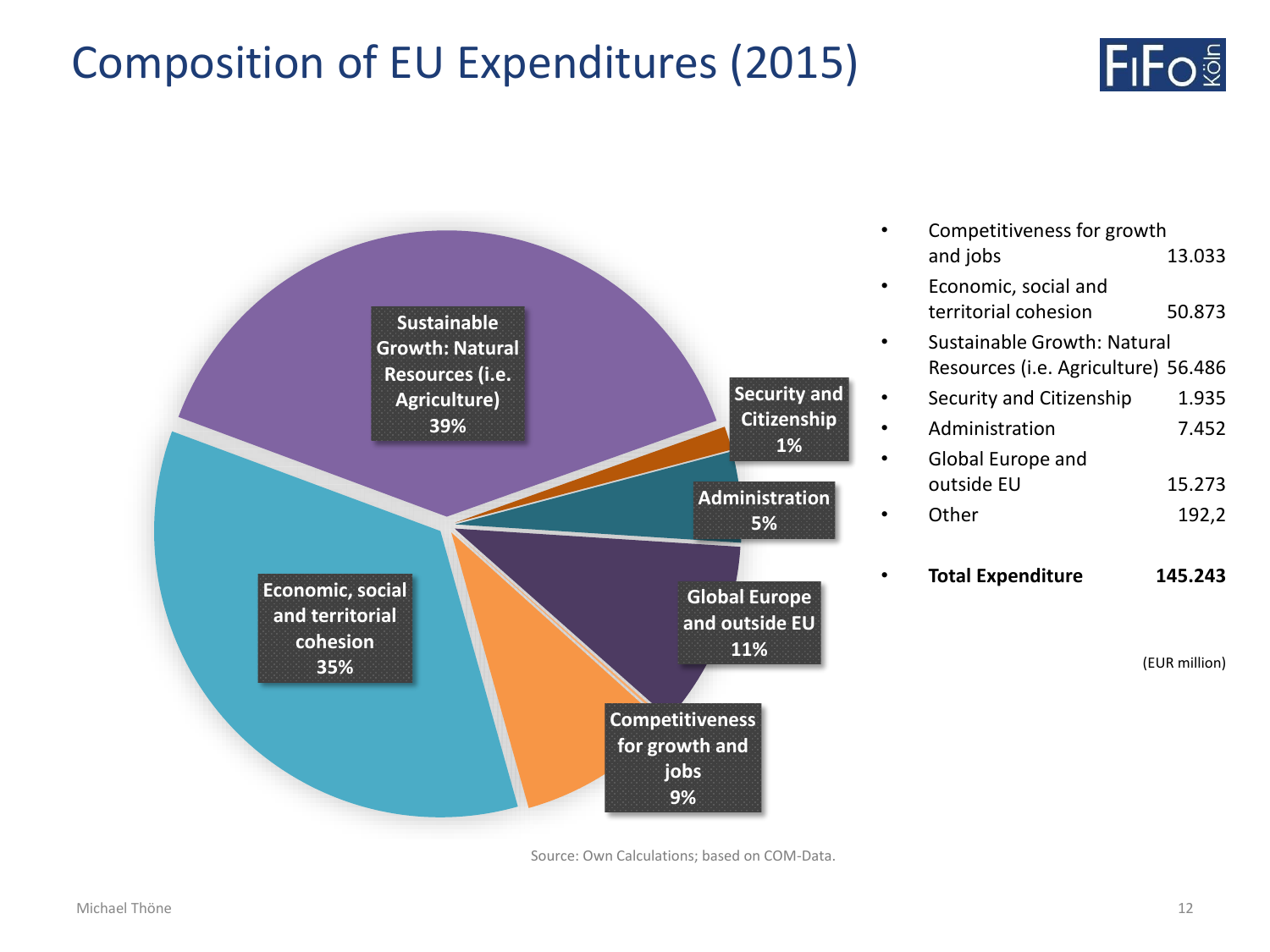#### Agriculture spending and GNI (both per head; 2015)



- 39% of the budget
- No interconnection with GNI per head
- Agriculture spending does not serve an obvious fiscal equalisationpurpose.

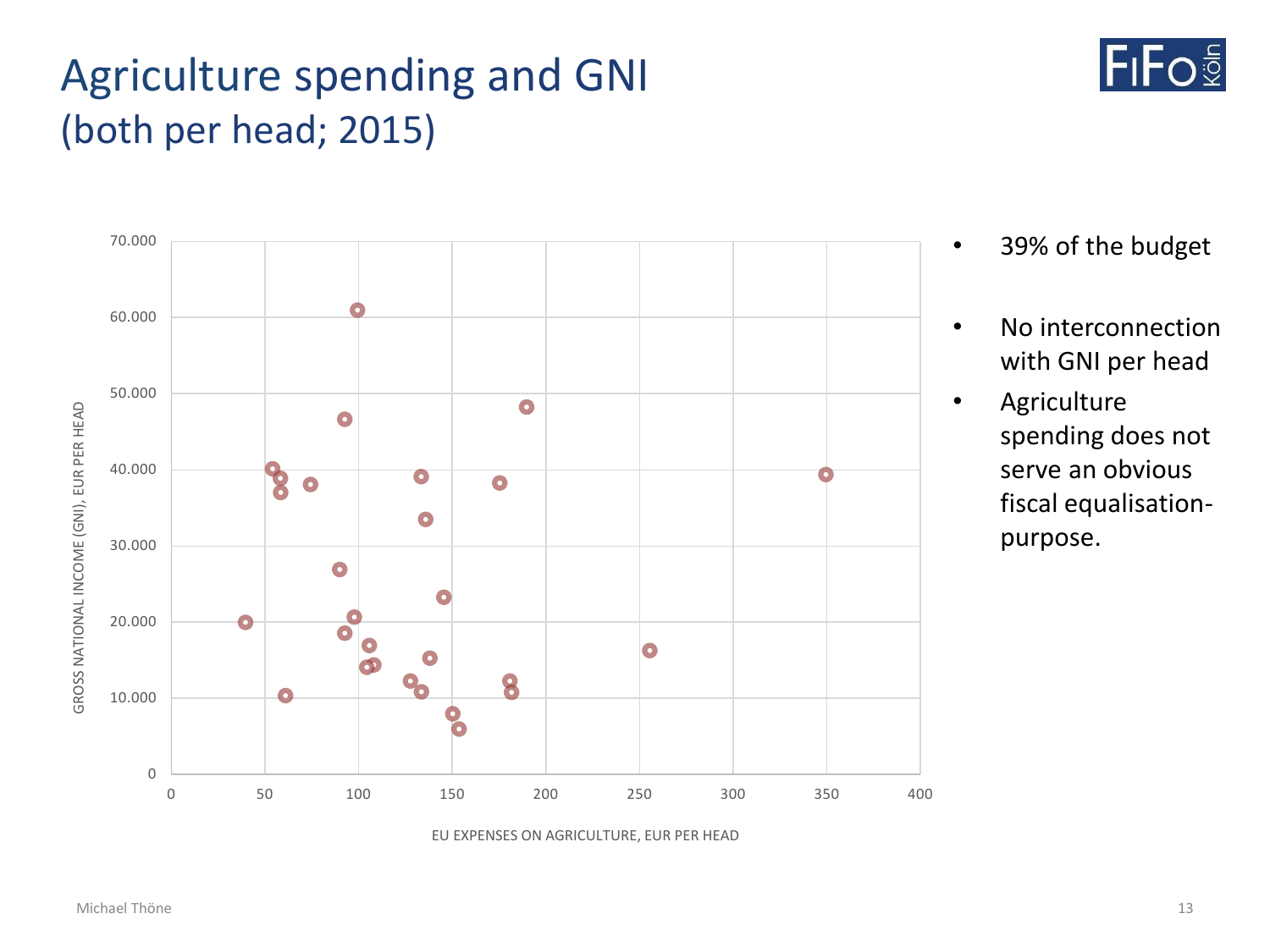#### Michael Thöne 14





structural, but "nonregional spending" (9% of 2015 budget)

lFıFo<sup>§</sup>

- Little to no intercomnection with GNI
	- Here, one or several other "non-equalisation"-rationales reign.
	- The same is true for the remaining EU expenses.

Source: Own Calculations; based on COM-Data.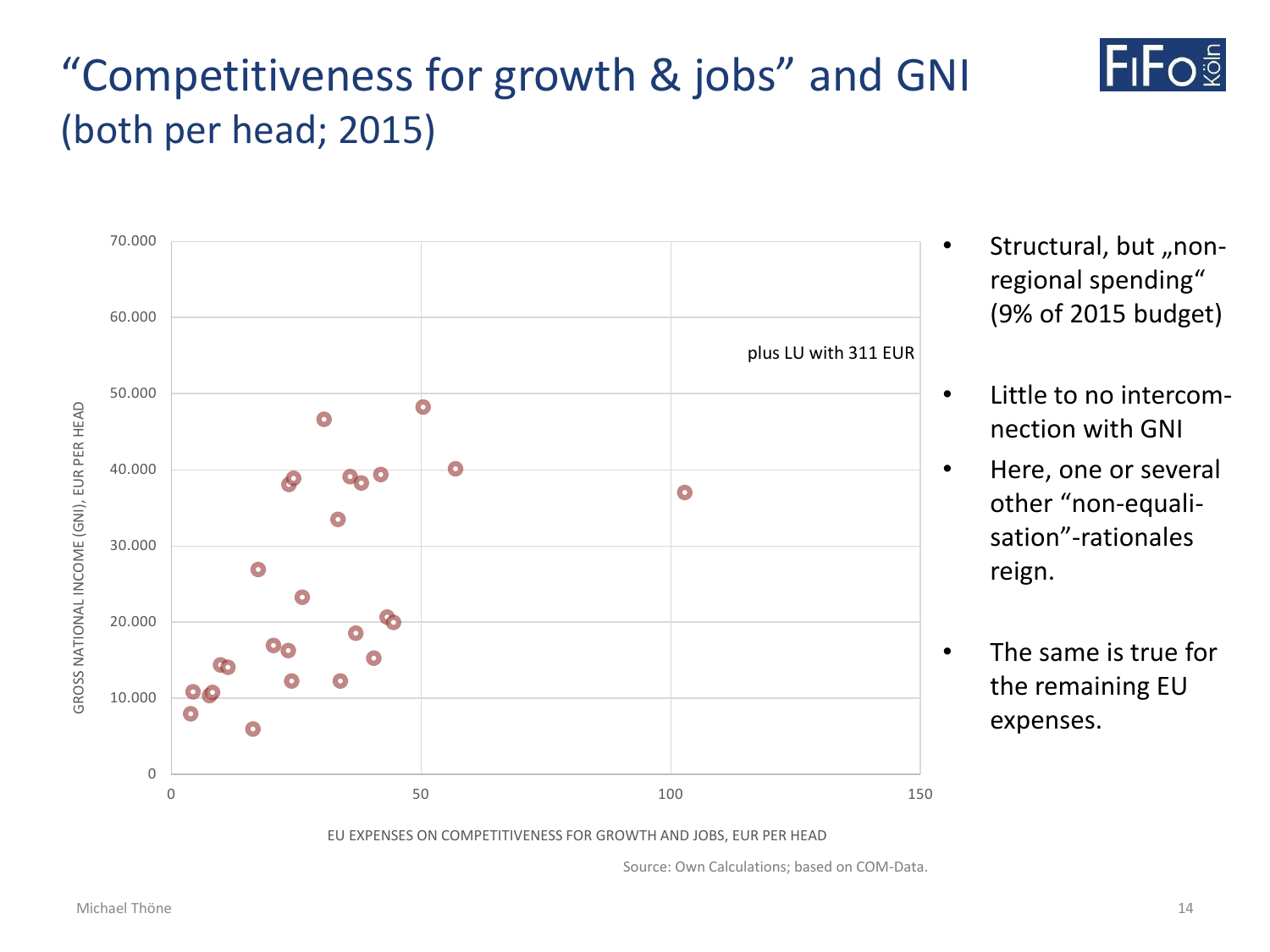#### Regional spending and GNI (both per head; 2015)



- 35% of the budget
- Regional policy spending per head follows a downward slop with increasing GNI per head. (Logarithmic specification.)
- $R^2 = 67,8\%$  may seem moderate. Yet, in the "business" of calculating fiscal equalisation systems, this correlation is actually quite good.
- Combined with revenue, **this slope produces a clear redistribution rate of an (implicit) fiscal equalisation system.**



Source: Own Calculations; based on COM-Data.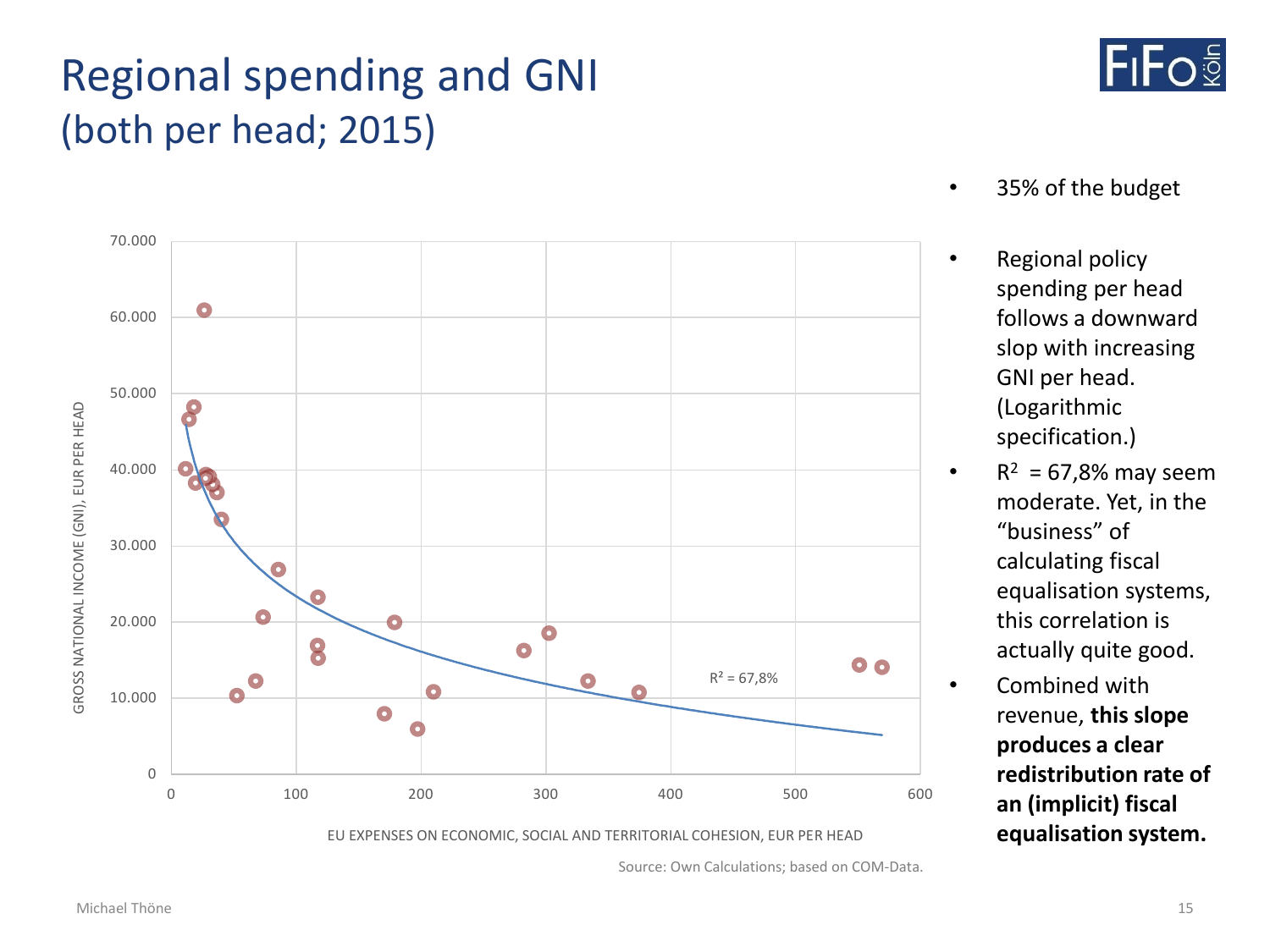# Areas of Cohesion spending in 2014-2020

# lFıFoඕ



#### In the programming period 2014-20, Cohesion Policy will invest in...



Thematic objectives 2014-2020

- Cohesion spending **spatially focused** on less developed EU-regions
- **But little thematic focus**; cohesion funding supports virtually all tasks of potential relevance for regional development.
- **The lack of sufficient funds** in the regions is obviously a stronger rationale for cohesion spending than any unique "European value" rationales (externalities, public goods, other added value).
	- Additional **evidence for our "fiscal equalisation hypothesis"**

Source: "Prospects for the review of the EU 2020 Strategy, the Juncker Plan and Cohesion Policy after 2020"; Jurmala, June 3 2015; Philippe Monfort, DG for Regional and Urban Policy, European Commission. https://www.espon.eu/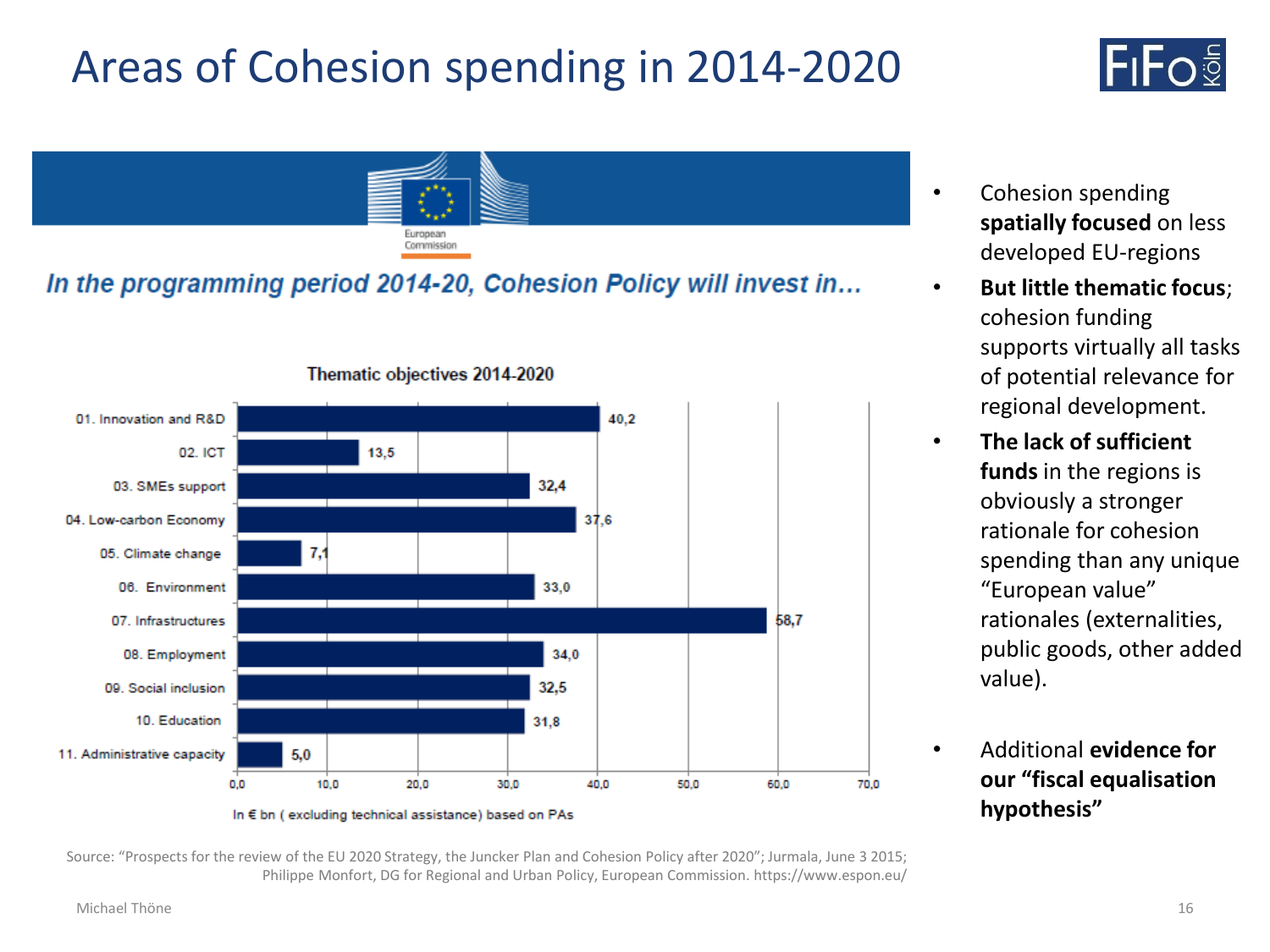

# **IV. FISCAL EQUALISATION?**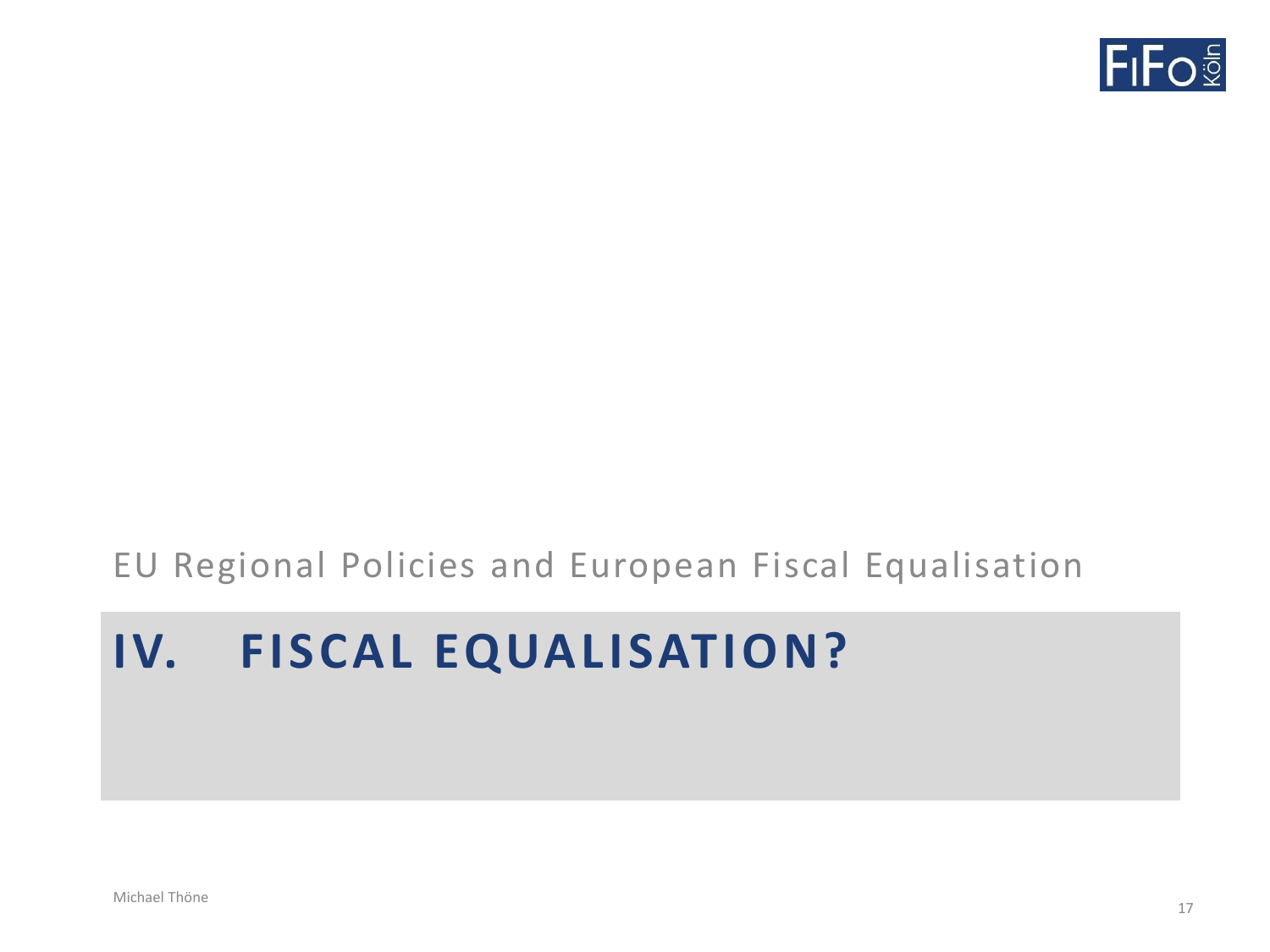#### **Conclusions**



- With GNI-based revenues and mainly GNI per head-based regional spending, a fairly strong, yet **implicit fiscal equalisation mechanism**  (> one third of EU budget) **is already in force**. *(Actually, we knew that.)*
- **Two consequences** for the current debate:
	- 1. With this clear regional redistribution from rich to poor, clearly **there is no room for "juste retour**"-thinking.
	- **2. Fiscal union**: Don't ask whether we need an EU fiscal equalisation. **Ask whether the existing equalisation conforms with our needs.**
- **A possible answer / a "new narrative"**:
	- With the calls for more "European added value" in expenditures and with the - at best - mixed evidence for "additionality" of EU regional spending, an **explicit fiscal equalisation** with more applied subsidiarity might be discussed as a (partial/full?) **replacement for the current implicit practise.**